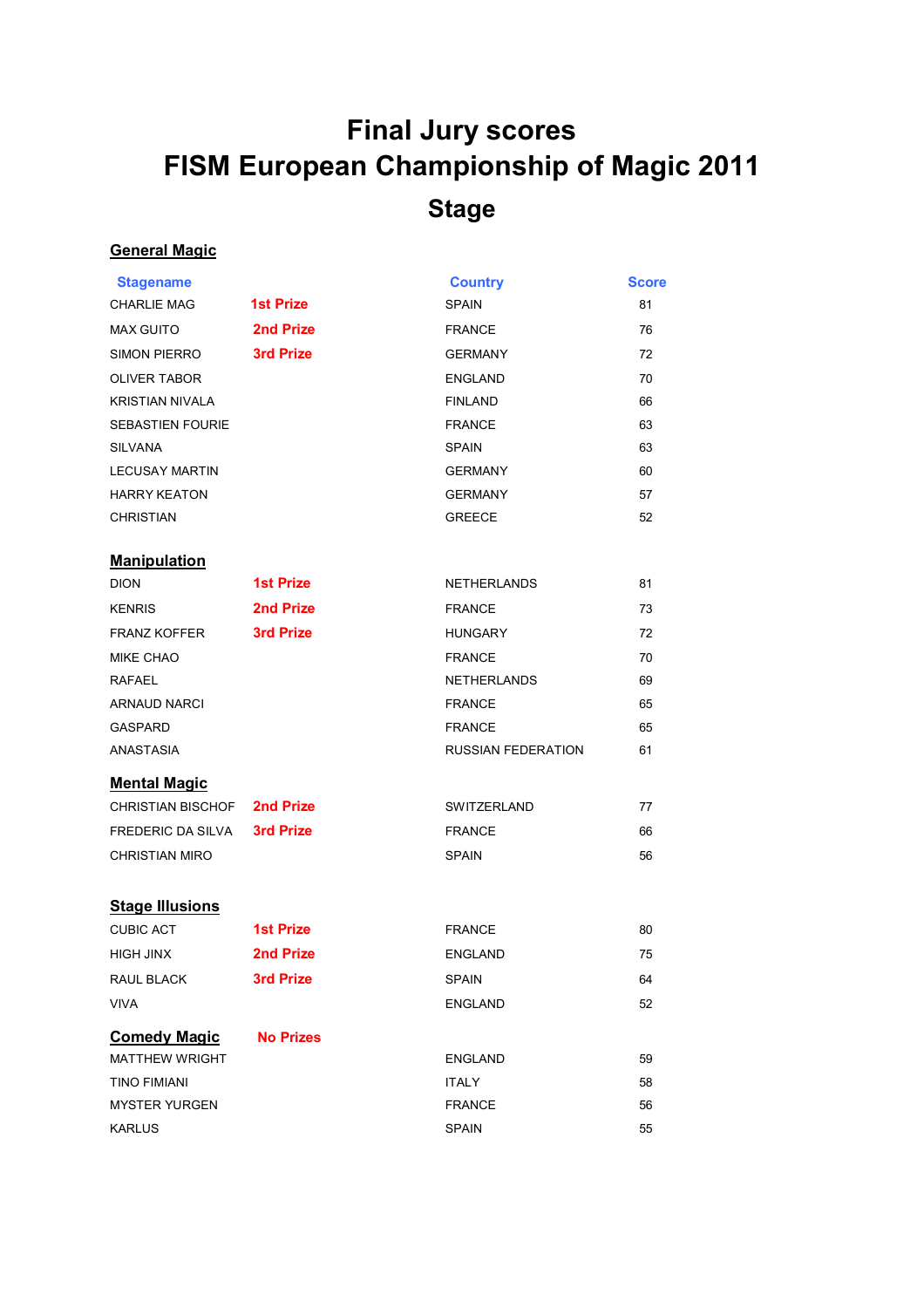## **Close-up**

| <b>Card magic</b>                  |                                   |                           |              |
|------------------------------------|-----------------------------------|---------------------------|--------------|
| <b>Stagename</b>                   |                                   | <b>Country</b>            | <b>Score</b> |
| <b>MIIKA PELKONEN</b>              | <b>1st Prize</b>                  | <b>FINLAND</b>            | 82           |
| <b>PAUL SOMMERSGUTER 2nd Prize</b> |                                   | <b>AUSTRIA</b>            | 79           |
| <b>KRISTIAN NIVALA</b>             | <b>3rd Prize</b>                  | <b>FINLAND</b>            | 78           |
| <b>ACE</b>                         |                                   | <b>NETHERLANDS</b>        | 73           |
| <b>WOODY ARAGON</b>                |                                   | <b>SPAIN</b>              | 73           |
| <b>ALEX HANSFORD</b>               |                                   | <b>ENGLAND</b>            | 67           |
| <b>Micro Magic</b>                 | (No 2nd and no 3rd Prize)         |                           |              |
| <b>VITTORIO BELLONI</b>            | <b>1st Prize</b>                  | <b>ITALY</b>              | 85.          |
| <b>RENE</b>                        |                                   | <b>GERMANY</b>            | 59           |
| PETR KASNAR                        |                                   | <b>CZECH REPUBLIC</b>     | 59           |
| <b>RUNE</b>                        |                                   | <b>NORWAY</b>             | 58           |
| <b>Parlour Magic</b>               |                                   |                           |              |
| <b>YANN FRISCH</b>                 | 1st Prize $+$                     | <b>FRANCE</b>             | 85           |
|                                    | <b>Most Original Close-up act</b> |                           |              |
| <b>MATTHEW WRIGHT</b>              | 2nd Prize                         | <b>ENGLAND</b>            | 79           |
| <b>HAYASHI</b>                     | 3rd Prize (ex aequo)              | <b>GERMANY</b>            | 78           |
| <b>HECTOR MANCHA</b>               | 3rd Prize (ex aequo)              | <b>SPAIN</b>              | 78           |
| <b>MARTIN</b>                      |                                   | <b>NORWAY</b>             | 75           |
| <b>WLADIMIR</b>                    |                                   | <b>FRANCE</b>             | 70           |
| <b>ALEX CONRADI</b>                |                                   | <b>NETHERLANDS</b>        | 69           |
| <b>RENE JENSEN</b>                 |                                   | <b>DENMARK</b>            | 68           |
| <b>VADIM</b>                       |                                   | <b>RUSSIAN FEDERATION</b> | 62           |

## **DISQUALIFIED ACTS**

| <b>General Magic</b><br><b>Stagename</b>  | <b>Society</b>                               | <b>Sponsor</b>  | remarks             |
|-------------------------------------------|----------------------------------------------|-----------------|---------------------|
| <b>GAEL</b>                               | <b>FFAP</b><br><b>FRANCE</b>                 | Peter Din       | less than 5 min     |
| <b>ADRIAN SOLER</b>                       | Soc. Española de Ilusionism Tino Call Cajide |                 | below FISM level    |
| <b>MARTINO</b>                            | Acad. of Mag. of Greece                      | Kristofer       | below FISM level    |
| <b>JØRGEN FEVRE</b>                       | Magisk Cirkel Danmark                        | Bo Thomsen      | aborted by the Jury |
| <b>DUO MARDZANIS</b>                      | Ceský Magický Svaz                           | Kozisek Pavel   | not a magic act     |
| <b>JUAN LUQUE</b>                         | Soc. Española de Ilusionism Tino Call Cajide |                 | aborted by the Jury |
| <b>ELEMENTAL</b>                          | IBM British Ring No. 25                      | Shirley Ray     | aborted by the Jury |
| NICO & ROZA                               | Russian Ass. of Magicians                    | Vladimir Rudne  | aborted by the Jury |
| <b>XAVIER GIRO</b><br><b>Manipulation</b> | Soc. Española de Ilusionism Tino Call Cajide |                 | aborted by the Jury |
| <b>SANDRO RIVOLI</b>                      | Ver. für Magische Kunst                      | Magic Christian | below FISM level    |
| <b>MAGIC ANDREW</b>                       | Ceský Magický Svaz                           | Kozisek Pavel   | aborted by the Jury |